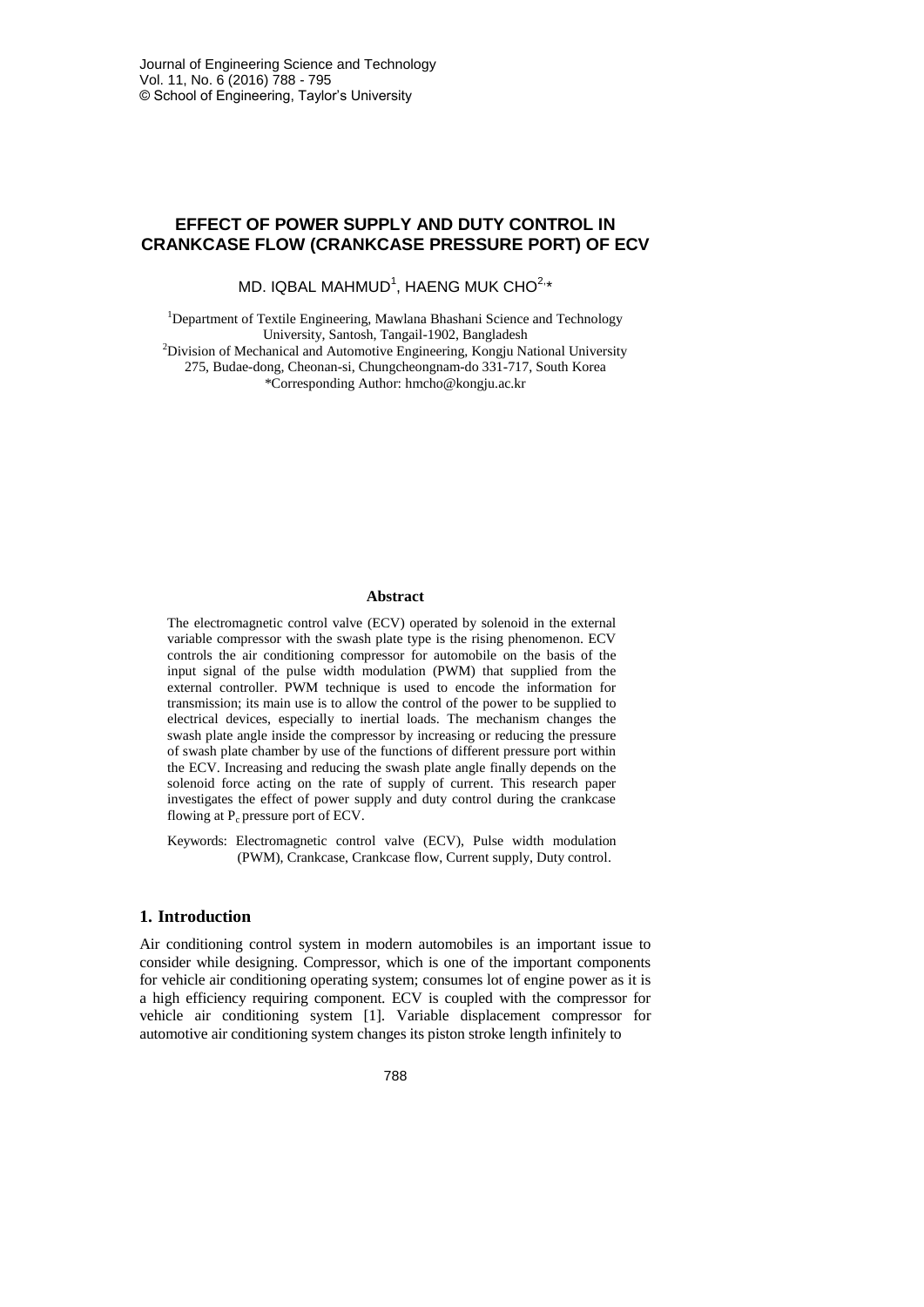| <b>Nomenclatures</b>                                  |                                                                                                                                                                                            |
|-------------------------------------------------------|--------------------------------------------------------------------------------------------------------------------------------------------------------------------------------------------|
| $\frac{P_c}{P_d}$<br>$P_s^{\prime}$<br>$V_I \sim V_8$ | Crankcase pressure port/ Crankcase flow, 1/min<br>Discharge pressure port/Discharge flow, 1/min<br>Suction pressure port/Suction flow, l/min<br>Flow control valves<br>Power supply, volts |
| <b>Abbreviations</b>                                  |                                                                                                                                                                                            |
| <b>ECV</b>                                            | Electromagnetic control valve                                                                                                                                                              |
| <b>MEST</b>                                           | Ministry of Education, Science and Technology                                                                                                                                              |
| <b>NRF</b>                                            | National Research Foundation                                                                                                                                                               |
| <b>PWM</b>                                            | Pulse width modulation                                                                                                                                                                     |

satisfy the various demands of air conditioning, with which the system has great advantages such as smooth and continuous compressor operation, comfortable environment inside the car, and improved fuel economy [2]. ECV is generally suitable in external variable displacement swash plate type compressor than the fixed type one. Auto manufacturers prefer the variable type instead of fixed type because of its highly efficient technical and economic characteristics. Basically, ECV maintains a suction pressure in the compressor as a function of the average input current through it, within the limits of the air conditioning system capacity depending on different factors such as compressor RPM, evaporator air flow, condenser airflow, ambient condition, vehicle inside temperature, etc. ECV controls flow of air/refrigerant internally in the compressor from high pressure (compressor discharge) to compressor crankcase pressure. The compressor has a fixed bleed internally from crankcase to suction. The valve has a pressure sensing element (e.g. bellows), which induces pressure and acts as a feedback device. Variable capacity compressor runs constantly when the air conditioning system is switched on and air/refrigerant flow is controlled by effectively changing the displacement of the compressor to suit the prevailing operating conditions [3]. The compressor displacement is controlled by the pressure differential between crankcase pressure and suction pressure. To decrease compressor displacement, the average current supply to ECV is reduced, which increases the discharge to crankcase flow through the ECV. Operation of control valve is dependent on the difference in pressure [4]. Since the crankcase to suction flow is fixed, crankcase pressure will increase. This increases the pressure differential between crankcase and suction pressure, causing the compressor displacement to decrease. As the compressor displacement decreases, the suction pressure rises, flow out of the crankcase decreases (because the pressure differential is lower), until equilibrium is reached and the system operates at the new suction pressure set point. ECV is used for air conditioning compressors that can run without clutch [5]. Figure 1 shows the external variable displacement swash plate type compressor with ECV placement within it.

Three pressure ports in ECV are shown in Fig. 2. These are suction port (*Ps*), crankcase port  $(P_c)$  and discharge port  $(P_d)$ . These ports are mainly the connecting passages through the ECV for air/refrigerant flow functions.

ECV consists of many internal components such as core, guide, plunger, guide pin, plunger spring, bellows, etc. [6]. After supplying the current, the internal parts (mainly plunger assay) start to move and create solenoid force for ECV operation. It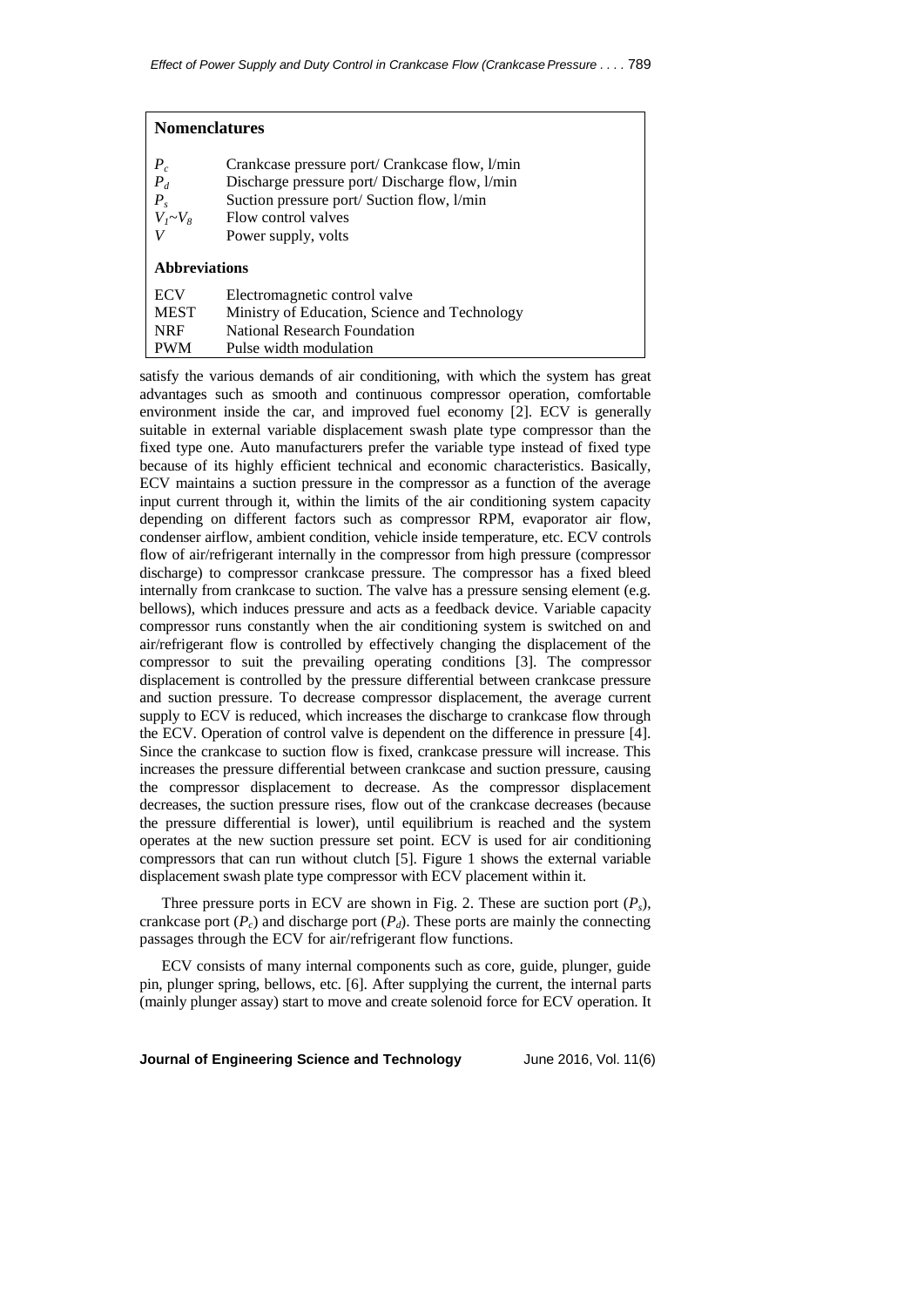## 790 *M. I. Mahmud and H. M. Cho*

allows the amount of air/refrigerant flow that result the air conditioning control procedures with various pressure ports. In switched on condition (engage the current with PWM to ECV) as shown in Fig. 3; maximum discharge of flow occurs and flow from  $P_c$  to  $P_s$  is open. Here, maximum stroke makes the flow pressure at *P<sup>d</sup>* maximum because of the piston movement. Reduction of *P<sup>c</sup>* pressure makes the swash plate angle maximum due to the flow from  $P_d$  to  $P_c$  [7].



**Fig. 1. External variable type compressor.**







**Fig. 3. Engage the current with PWM to ECV.**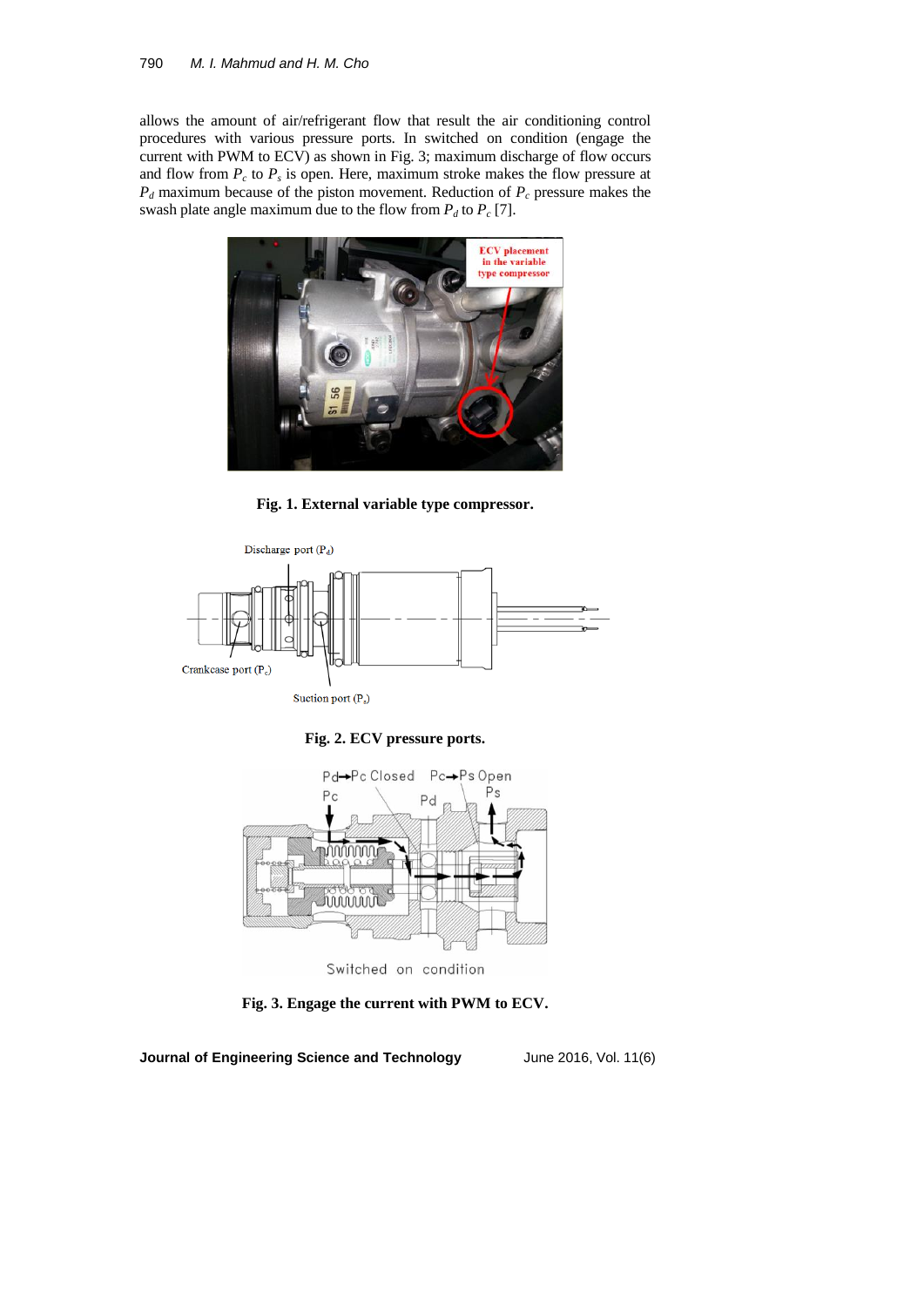#### **2. Experimental Analysis**

For the experimental analysis, an air board tester is developed. Figure 4 shows the schematic diagram of the experimental set up.

Air is being supplied from external source (i.e., air compressor) for calibrating the crankcase flow through the ECV's  $P_c$  pressure port. Two ECV samples, Fig. 5(a) are used for the experimental tests. ECV sample is fixed into the test chamber of the air board tester and current is supplied, Fig. 5(b) from a DC power supply source, Fig. 5(c). Then based on a PWM input signal that is supplied from an external controller, Fig. 5(d), the duty control is used to measure the crankcase flow at  $P_c$  pressure port. And the readings are recorded from the flow switch placed on the board, Fig. 5(e).



**Fig. 4. Schematic diagram of the experimental set up.**



**Fig. 5. Experimental procedures.**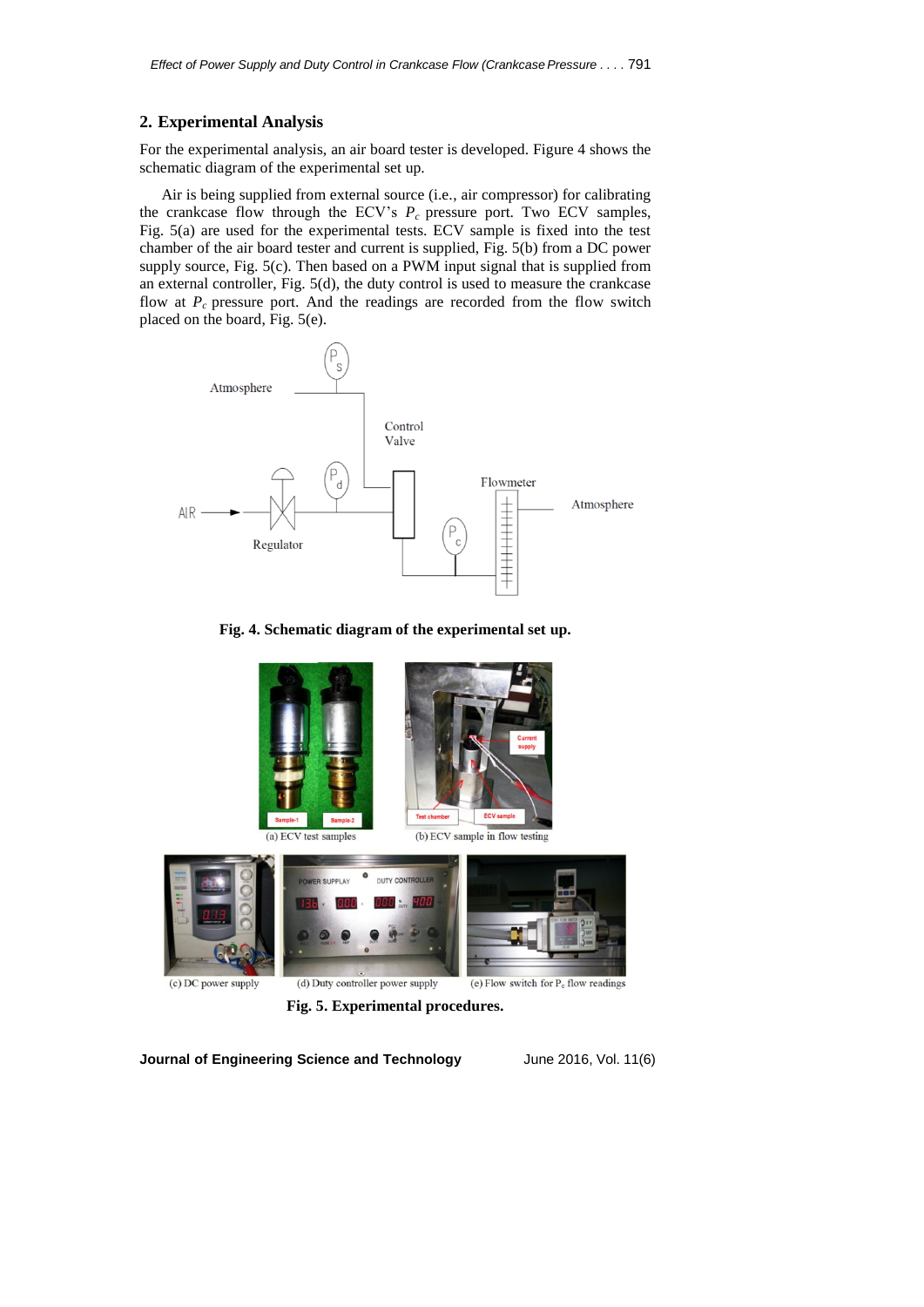To obtain the crankcase flow the air board tester parameters set up is arranged as per following order:

Flow setting order:  $V_1 \rightarrow$ high;  $V_2 \rightarrow P_d$ ;  $V_3 \rightarrow$ off;  $V_4 \rightarrow P_c$  flow;  $V_5 \rightarrow$ off; *V*<sup>6</sup> $\rightarrow$ flow; *V*<sub>7</sub> $\rightarrow$ all; *V*<sub>8</sub> $\rightarrow$ all

*('V1~V8' refers to different flow control valves; 'high' refers to maximum input pressure; 'off' refers to valve is closed; 'flow' refers to air/refrigerant flow from P<sup>d</sup> to P<sup>s</sup> or P<sup>c</sup> to P<sup>s</sup> or P<sup>d</sup> to P<sup>c</sup> and 'all' refers to the flow of air/refrigerant to all ways except Ps)*

Maximum high pressure: 0.069 MPa (0.69 bar) DC power supply: 23.5 V Duty controller power supply: 13.6 V Frequency: 400±10 Hz Duty cycle: 0~100%

After setting the parameters according to the specified order, with two different ECV samples, total six experimental tests were carried out. It was observed that the current supply has an effect on crankcase flow, while also displaying a relationship with duty control.

#### **3. Result and Discussion**

Figure 6 shows the relationship between duty control and supply of current. It is seen that for all the sample tests, the pattern is linear in nature. It means that the increase in current supply increases the duty.



**Fig. 6. Changes in duty with respect to current supply.**

Figure 7 shows the relationship between duty control and crankcase flow at *P<sup>c</sup>* pressure port (*P<sup>c</sup>* flow). For test sample-1, after 60% duty control, crankcase flow starts to decrease and for sample-2, it starts after 45% duty control. In both the cases, at certain duty range *P<sup>c</sup>* flow is constant. It occurs because of the valve is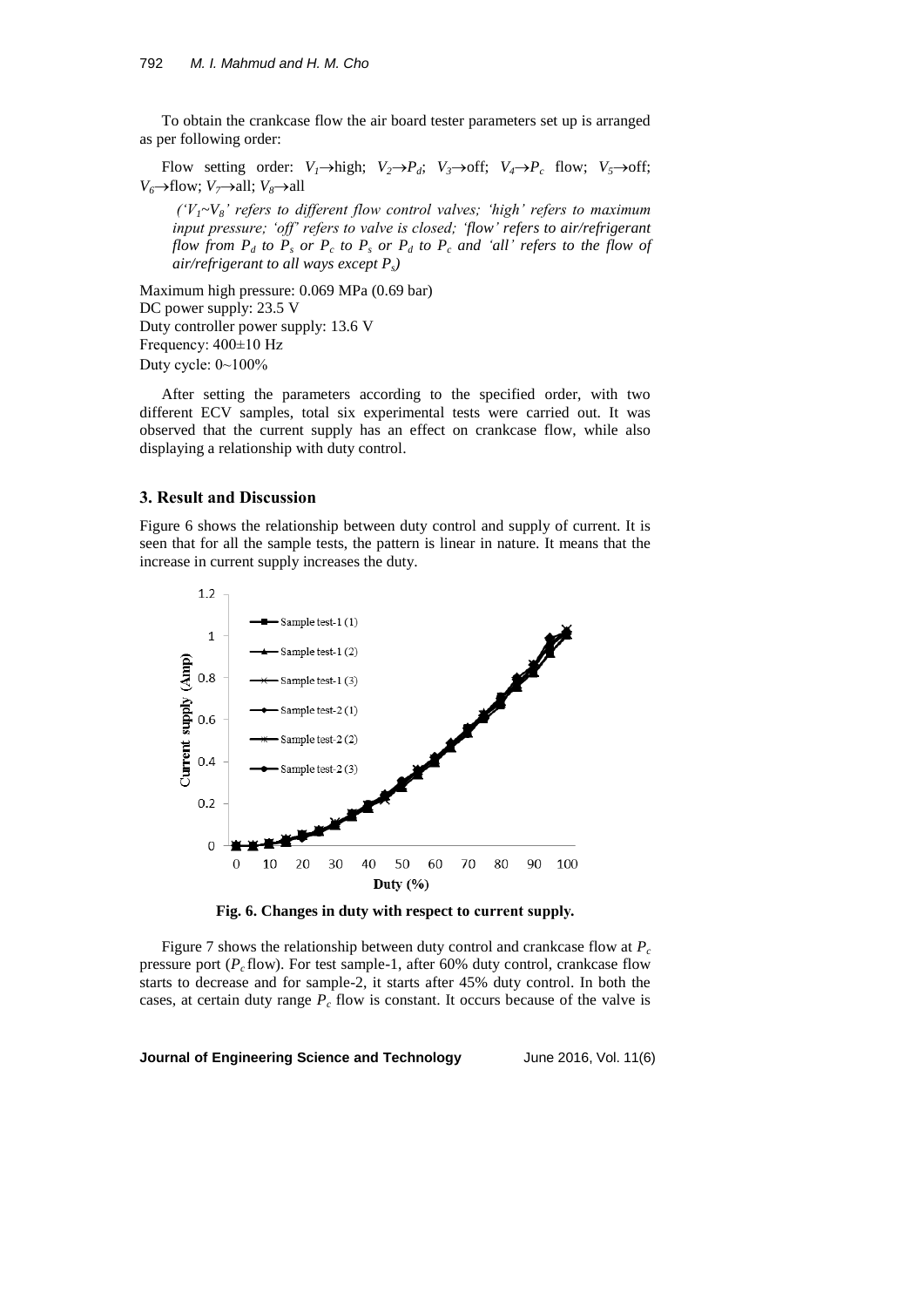fully open. After that, when the plunger assay starts to move due to induce solenoid force; the valve pushes forward and the flow starts to decrease. For the two sample tests reduction of flow are different because of the dimensioning and tolerances issue.



**Fig. 7. Changes in** *P<sup>c</sup>* **flow with respect to duty.**

Figure 8 shows the relationship between supply of current and the  $P_c$  flow. Random values are taken from two test samples to observe the  $P_c$  flow with respect to supply of current.



**Fig. 8.** *P<sup>c</sup>* **flow as a function of supply of current.**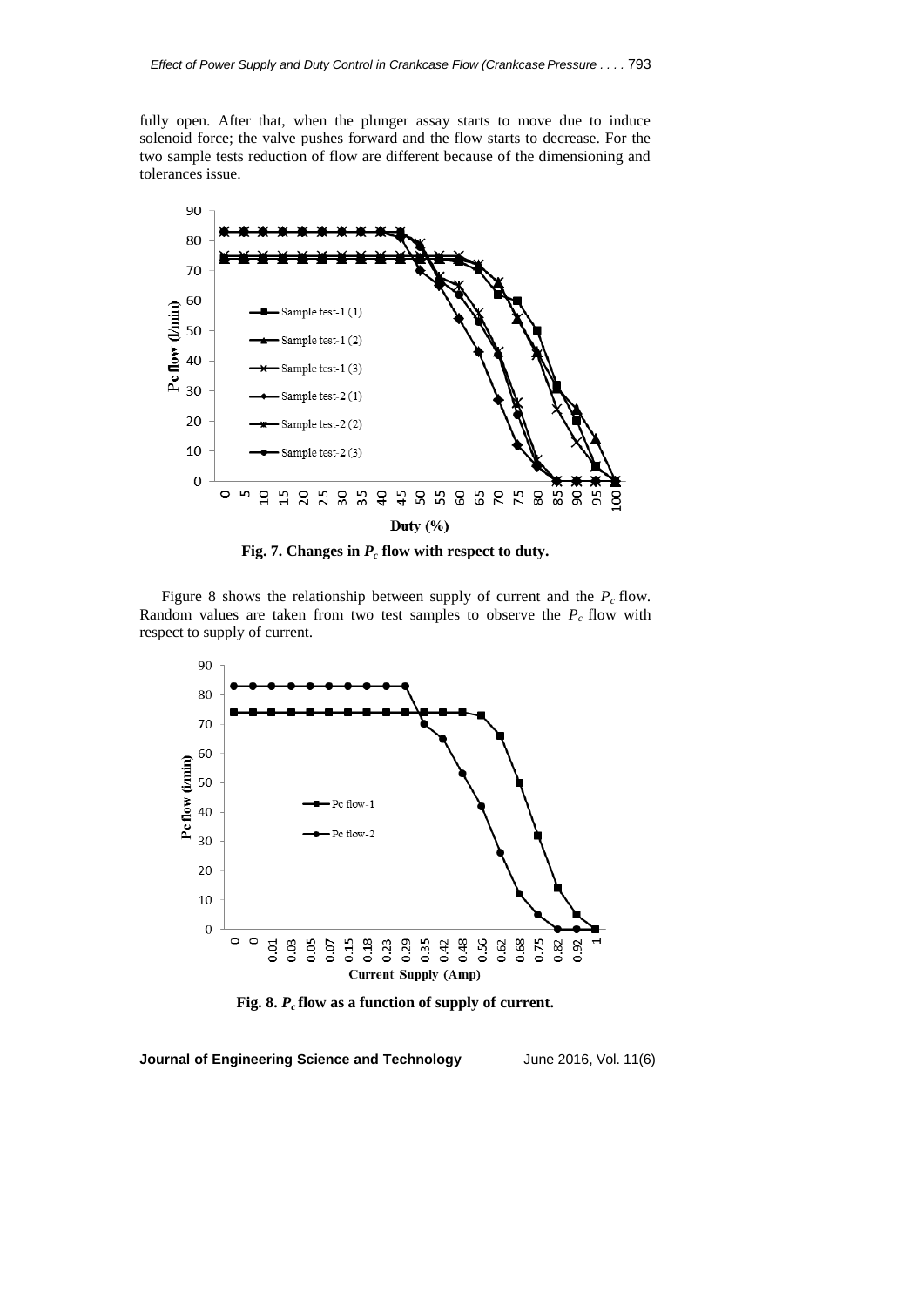Current supply ranges between 0.0 and 1.0 Amp. It is seen that for sample-1,  $P_c$  flow starts to decrease from 0.56 Amp supply of current, while  $P_c$  flow starts to decrease from 0.29 Amp supply of current for sample-2. It can indicate that when the current supply is off, the plunger is not moving. Thus the valve guide is fully open up to 73 l/min and 82 l/min flow at the mentioned current supply for sample-1 and 2 respectively. The flow starts to decrease when the plunger assays start to move and create the solenoid force within them. Here, reduction of  $P_c$  port pressure makes the swash plate angle maximum as the flow moves from  $P_d$  to  $P_c$ initially. After that with the increase of current supply the flow decreases as the swash plate angle decreases due to the movement of the plunger assay; and finally the flow reaches to 0.0 l/min when swash plate stand at no angle position. Thus the amounts of air/refrigerant flow that result the air conditioning control all procedures with the help of the pressure port. It was also found that, both samples don't start to decrease the *P<sup>c</sup>* flow the same way and reach 0.0 l/min flow at different supply of current. It happens because of the internal components design and dimension criteria.

### **4. Conclusions**

The experimental analysis of crankcase flow at  $P_c$  pressure port of ECV for external variable capacity compressor is carried out to obtain the comparison results on the basis of the relationship between supply of current and duty control. Following concluding remarks can be made from the analysis:

- From the experimental results of both samples, it is found that the supply of current and duty control have correlation with the plunger strokes that induced solenoid magnetic force inside the ECV.
- The characteristic results show that with the increase of current, crankcase flow at *P<sup>c</sup>* pressure port decreases. This occurs because of the decrease in opening length of the valve, when magnetic force increases.
- The same behaviour is observed, when the range of duty control values increases gradually. It means that the supply of current and the duty control are correlated with the crankcase flow with respect to solenoid magnetic force induced inside the ECV.
- Three important parameters such as  $P_c$  flow, supply of current and duty control varies according to the solenoid magnetic force operation. In other words, solenoid magnetic force has the impact on these parameters.

#### **Acknowledgement**

This research work is financially supported by the Ministry of Education, Science and Technology (MEST) and National Research Foundation (NRF) of Republic of Korea through the Human Resource Training Project for Regional Innovation (No. 201212A0106113010100).

#### **References**

1. Huang, Y.; Callahan, R.J.; Harte, S.A.; and Smith, L.W. (2004). Electronic control strategy for A/C compressor. United States *Patent no. 6675592B2*.